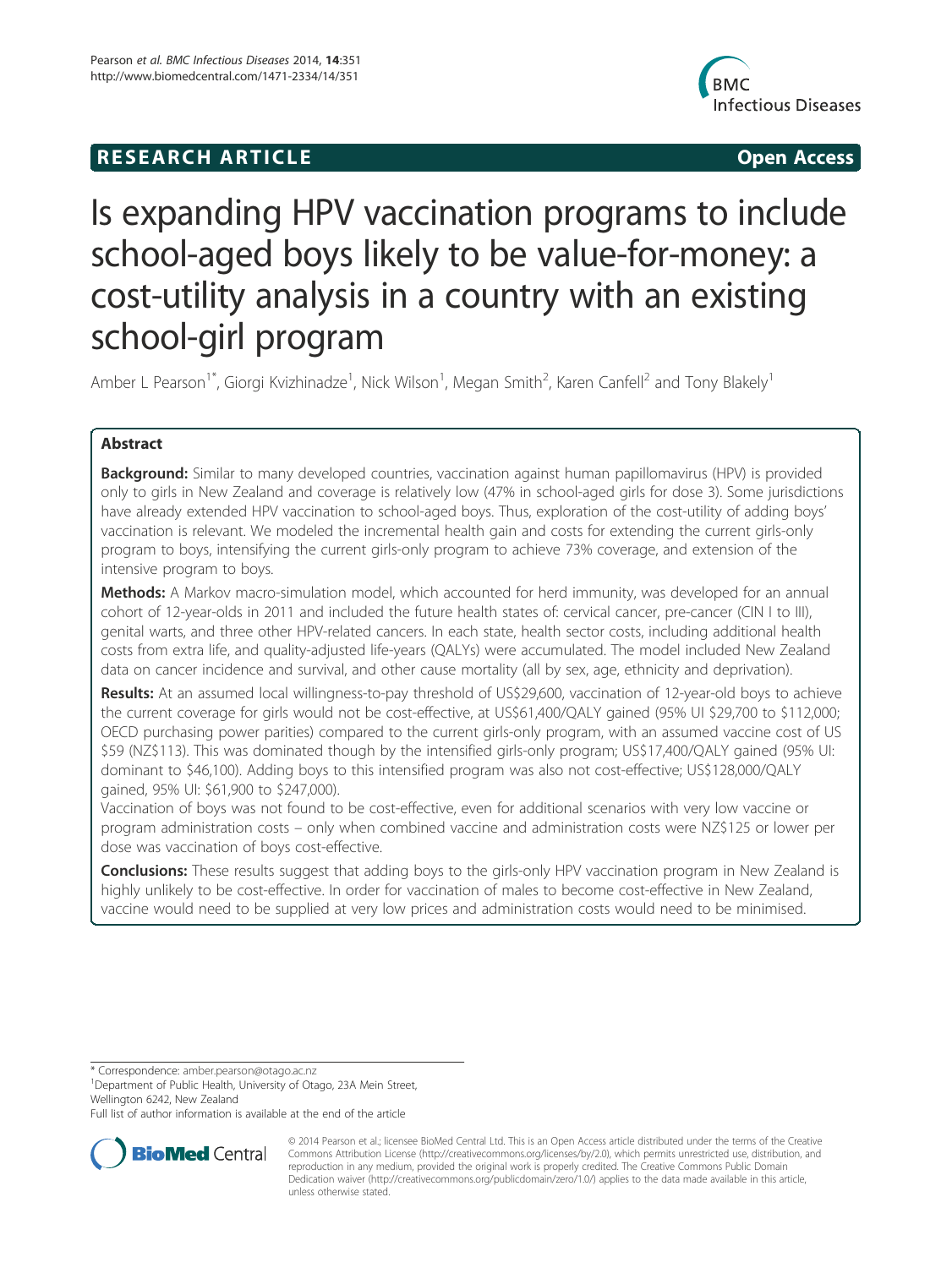## Background

Most developed countries have now implemented vaccination against human papillomavirus (HPV) infection of pre-adolescent girls. This development has been supported by cost-effectiveness analyses in over 40 countries that have almost universally concluded that vaccination of girls is cost-effective [1]. In low resource settings, the GAVI alliance has announced that it will co-finance the HPV vaccine in the poorest countries, with supplier-agreed vaccine prices of about US\$5 per dose. In addition to the benefits to women of reduced cervical intra-epithelial neoplasia (CIN) and cervical cancer, HPV vaccination can reduce other cancers and diseases which impact both sexes, including anal and oropharyngeal cancers and genital warts. As such, some public health professionals and researchers profile the ethical debate of the exclusion of boys in a vaccination program from which they could reap additional health benefits. In recent decades, data suggest that incidence rates for HPV-related anal and oropharynx cancer, affecting both sexes, have been increasing in many countries, including the US [2], and Australia [3,4] and markedly in 50–69 year-old males in New Zealand [5]. Vaccinating males as well as females will confer more benefit than vaccinating females only, but the extent of the incremental benefit will critically depend on coverage in females. Vaccination also substantially decreases disease burden related to genital warts, as reported in Australia [6], Sweden [7], and New Zealand [8,9].

Health authorities, including the Advisory Committee for Immunization Practices for the US Centers for Disease Control and Prevention, have recommended the vaccination of boys [10]. While vaccination of boys has been available through private health services in the US, Australia became the first country to offer publicly-funded HPV boys vaccination (quadrivalent vaccine Gardasil®) in 2013 [11], although the cost-effectiveness and equity benefit of this program has been criticized [12]. To date, costeffectiveness analyses of the inclusion of boys into existing girls' programs have had varying results. HPV-related disease may be reduced in males either through direct benefits to vaccinated males or herd immunity effects to unvaccinated males due to sexual contact with vaccinated females or males. The cost-effectiveness of adding boys to existing vaccination programs depends on a number of model parameters and assumptions, including: the coverage achieved in females, since this will determine the predicted herd immunity (e.g., in dynamic models) for heterosexual males derived from vaccinating girls [13]; the HPV-related burden of disease in males (which is lower than in females [1]); the proportion of HPV-related disease in men-who-have-sexwith-men (MSM; difficult to model for young cohorts and rarely explicitly included in population models) [1]; the cost of the vaccine and administration; the vaccine efficacy and duration of protection; the number of diseases included in analyses, and the associated burden of those diseases in the setting of interest.

When vaccine coverage is high (e.g., over 70%) in females, modeling indicates that non-vaccinated heterosexual males would receive high levels of health benefits via herd immunity [13-15]. For example, in a dynamic Canadian heterosexual population model with a vaccination coverage of 70% for 12-year-old girls and 0% of boys, HPV-16/18 overall population prevalence was reduced by 64% [13]. Adding 70% coverage for boys to this program only decreased this HPV-16/18 prevalence by another 24%. Therefore additionally vaccinating boys, at higher coverage rates, was *less* cost-effective than increasing coverage for girls [13].

For lower vaccination coverage levels (e.g., <50%) one study found that increased coverage for females was more cost-effective than adding boys to a girls-only vaccination program, even if the intensified girls program incurred high costs of US\$350 per additional girl vaccinated [16]. A recent review of HPV vaccination cost-effectiveness modeling concluded that increasing female coverage appears to be a better investment, but that vaccination of boys may be cost-effective when female coverage is less than 50% and it costs about US\$400-500 per vaccinated girl/boy [1].

Among MSM, herd immunity benefits are obviously lower for girls-only vaccination and depend in part on behavior patterns for non-exclusive MSM in the population. Targeted vaccination of MSM may be cost-effective in some settings (e.g., those with high HIV rates), particularly at younger ages [17]. However, targeted HPV vaccination of a young cohort prior to HPV exposure of MSM is a considerable challenge for vaccination programs to achieve (and we know of no settings where it has been effectively operationalized).

Another important determinant of the cost-effectiveness is vaccine and associated administration costs. Many governments have negotiated vaccine prices with suppliers for large-scale public programs and these costs are often not readily available to the public (although vaccine prices per dose of about US\$100 have been used in past studies [1]). Importantly, costs may continue to drop in developed countries and two-dose vaccination (which appear to be nearly as effective as three-dose regimens) may be increasingly introduced [18].

The goal of this research was to examine the costeffectiveness of adding boys to a girls-only program in New Zealand. This study makes use of national, high-quality health and costing data and includes a number of health outcomes which affect both males and females. We modeled cost-effectiveness for two different coverage rates and also modeled a suite of scenarios for changes in vaccine and administration costs. Such scenarios may facilitate forward-thinking by policy-makers as vaccine prices continue to decline.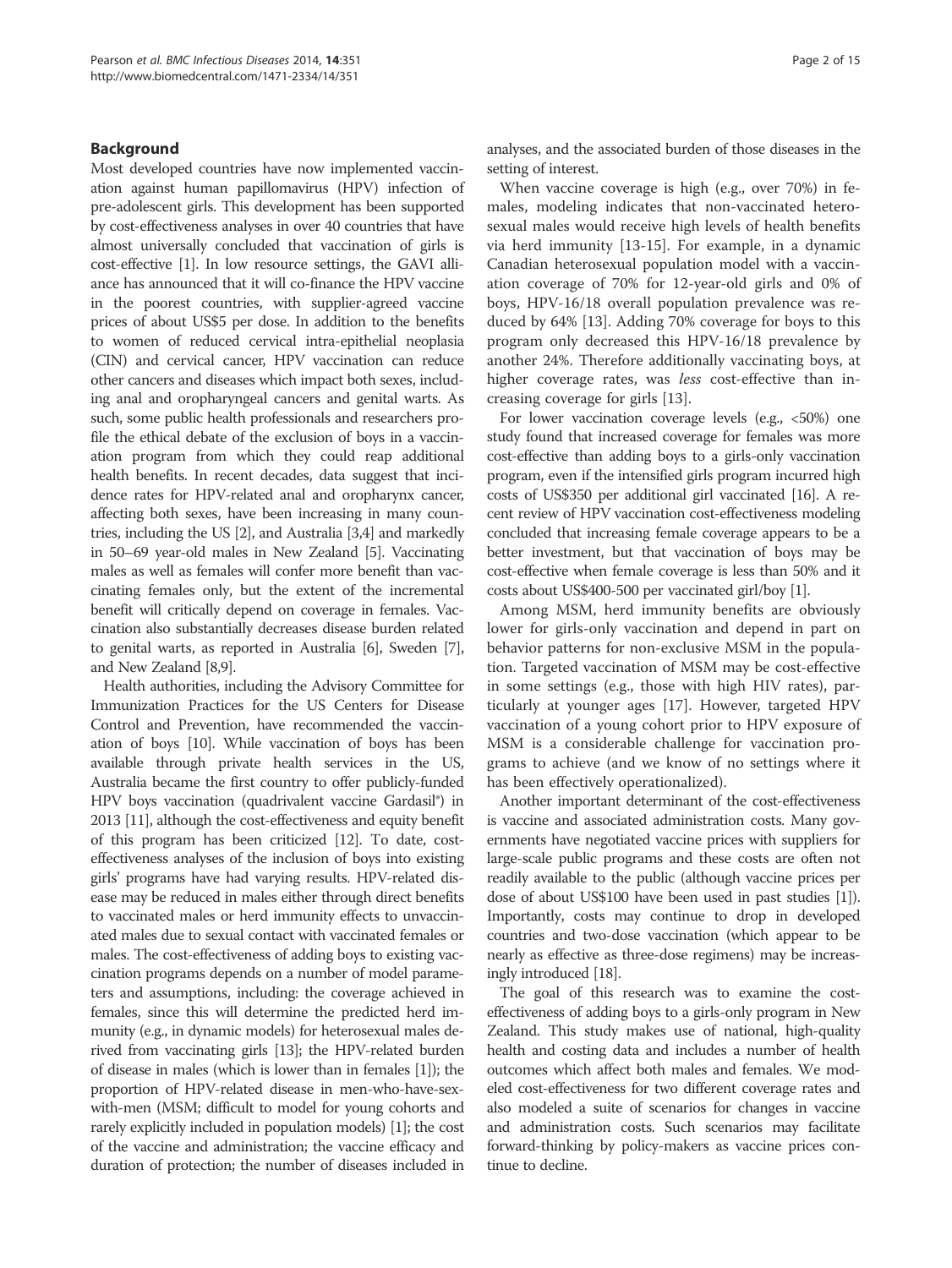## **Methods**

## Model overview

The study methods followed the Burden of Disease Epidemiology, Equity and Cost-Effectiveness Programme (BODE<sup>3</sup>) Protocol [19]. We adapted a previous Markov model on the cost-utility of girls-only HPV vaccination [20], to estimate quality-adjusted life years (QALYs) gained and net health system costs, for girls-only and girls and boys vaccination. The QALY metric captures both years of life lost from premature death, and loss of quality of life through morbidity. To value this health loss, we used disability weights (DWs), as outlined below. We formally use the term QALYDW in this paper's Methods and Results, but shorten it to QALY in other sections.

The two main adaptations were adding vaccine and administrative costs per vaccinated boy, and additional reductions in HPV infection due to additionally vaccinating boys.

Health system costs included both direct intervention costs and downstream health system costs incurred/ averted. A 3% discount rate applied to costs and qualityadjusted life years  $(QALYs<sup>DW</sup>)$  gained. Currency conversions were conducted using the OECD purchasing power parity (PPP) estimates, to eliminate the differences in price levels between countries [21]. In 2011, the PPP values were US\$1 = NZ\$1.48.

HPV vaccination was modeled as preventing CIN I-III, cervical, anal, oropharyngeal and vulval cancers and anogenital warts (Figure 1) using rates of all-cause mortality, excess mortality rates from cancer [22], and incidence rates for cancer [23] and morbidity states [24]. Vaginal and penile cancers were excluded due to their small contribution to the HPV16/18-related cancer burden (<3%). Recurrent respiratory papillomatosis (RRP) was excluded due to sparse data. Cervical cancer screening programs were assumed to continue in New Zealand, but these costs were excluded from our analyses.

#### Model input parameters

Input parameters are shown in Table 1 (HPV prevalence reduction and vaccination costs) and Additional file 1: Tables S1 and S2, and briefly described below.

## **Morbidity**

Disability weights (DWs) for each disease state were used, with uncertainty, on a scale from 0 (full health) to 1.0 (death) (Additional file 1: Table S1). Expected population morbidity (i.e., due to disease other than HPVrelated disease) was allowed for by using the average ethnic and age-specific prevalent years of life lived in disability from the New Zealand Burden of Disease Study [19], limiting the maximum  $\text{QALYs}^{\text{DW}}$  gained with increasing age. Consider a non-Māori male aged 50–54 with oropharyngeal cancer in the remission phase (expected DW = 0.248, although actually modeled with uncertainty), with an expected background morbidity of



from cancer i, by sex, age, ethnicity and deprivation, and by time since diagnosis. Source: [23]  $r_{3i}$  = incidence rates for cancer i, by sex, age, ethnicity and deprivation. Source: [24]  $r_{4j}$  = incidence rates for morbidity states j, by sex and age (and ethnicity for CIN I, CIN II/III and anogenital warts). Source: [20].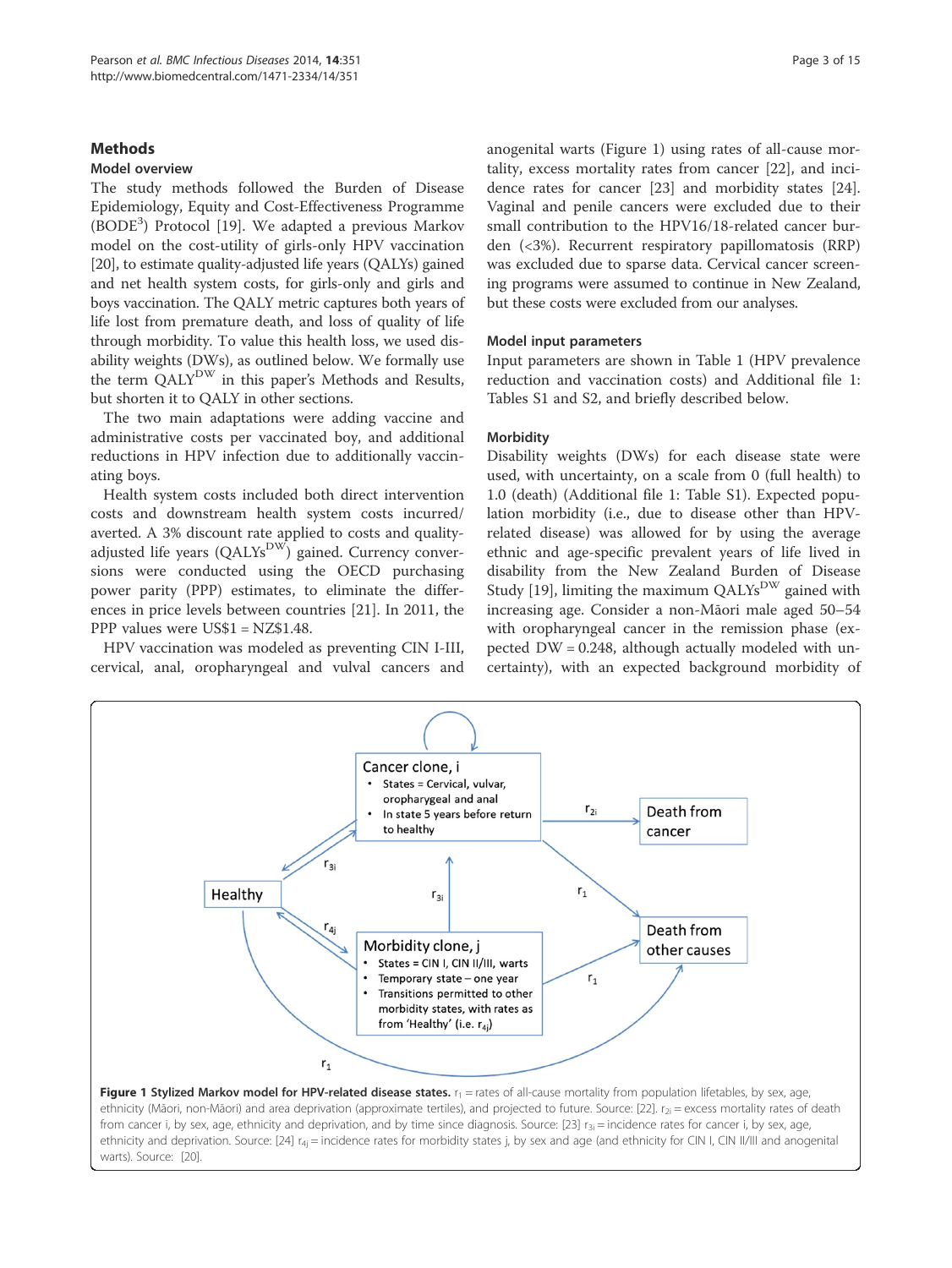| Intervention                                                                                       | <b>Vaccination coverage</b>                                                    | Beta distribution for<br>vaccination coverage | Reduction in HPV infection for central estimate<br>of vaccination coverage only (95% uncertainty interval) | <b>Vaccination costs</b><br>(NZ\$ 2011; SD as% |                                |                                |                                                        |
|----------------------------------------------------------------------------------------------------|--------------------------------------------------------------------------------|-----------------------------------------------|------------------------------------------------------------------------------------------------------------|------------------------------------------------|--------------------------------|--------------------------------|--------------------------------------------------------|
|                                                                                                    |                                                                                |                                               |                                                                                                            | <b>Females</b>                                 |                                | <b>Males</b>                   | of expected valued<br>used for gamma<br>distribution)  |
|                                                                                                    |                                                                                |                                               | <b>HPV6/11</b>                                                                                             | HPV16/18                                       | <b>HPV6/11</b>                 | HPV16/18                       |                                                        |
| <b>Intervention 1G:</b> Girls only program as<br>per NZ in 2011                                    | Māori: 56%; assumed $SD = 2\%$                                                 | alpha = $344$ ,<br>beta $= 271$               | Māori: 75%<br>(57% to 83%)                                                                                 | Māori: 49%<br>(41% to 59%)                     | Māori: 75%<br>(55% to 83%)     | Māori: 47%<br>(41% to 53%)     | \$760 (10%)                                            |
|                                                                                                    | Non-Māori: 45%; assumed<br>$SD = 2\%$                                          | $alpha = 278$ ,<br>$beta = 340$               | Non-Māori: 67%<br>(48% to 76%)                                                                             | Non-Māori: 41%<br>(33% to 50%)                 | Non-Māori: 66%<br>(47% to 74%) | Non-Māori: 37%<br>(32% to 43%) | [(\$113 vaccine + \$141<br>administrative) $\times$ 31 |
| <b>Intervention 2G:</b> Enhanced uptake as per<br>Australia with school-only delivery (girls only) | 73% (no variation by ethnicity<br>or deprivation level); assumed<br>$SD = 5\%$ | alpha = $56.8$ ,<br>$beta = 21.0$             | 81%<br>(64% to 88%)                                                                                        | 63%<br>(53% to 73%)                            | 81%<br>(65% to 88%)            | 61%<br>(53% to 67%)            | \$716 (10%) [(\$113<br>vaccine $+$ \$126               |
|                                                                                                    |                                                                                |                                               |                                                                                                            |                                                |                                |                                | administrative) $\times$ 31                            |
| <b>Intervention <math>1G + B</math>:</b> Adding boys to 1G                                         | Māori: 56%; assumed $SD = 2\%$                                                 | alpha = $8.14$ ,<br>$beta = 1.86$             | Māori: 77%<br>(59% to 85%)                                                                                 | Māori: 67%<br>(53% to 79%)                     | Māori: 78%<br>(58% to 88%)     | Māori: 73%<br>(63% to 83%)     | \$760 (10%)                                            |
|                                                                                                    | Non-Māori: 45%; assumed<br>$SD = 2\%$                                          | alpha = $8.09$ ,<br>$beta = 1.90$             | Non-Māori: 70%<br>(50% to 79%)                                                                             | Non-Māori: 58%<br>(45% to 71%)                 | Non-Māori: 71%<br>(51% to 80%) | Non-Māori: 65%<br>(54% to 75%) | [(\$113 vaccine + \$141<br>administrative) $\times$ 31 |
| <b>Intervention <math>2G + B</math>:</b> Adding boys to 2G                                         | 73%; assumed $SD = 5%$                                                         | alpha = $7.84$ ,<br>$beta = 2.16$             | 81%                                                                                                        | 78%                                            | 82%                            | 85%                            | \$716 (10%)                                            |
|                                                                                                    |                                                                                |                                               | (67% to 89%)                                                                                               | (65% to 90%)                                   | (68% to 89%)                   | (65% to 96%)                   | $[($113 vaccine + $126$<br>administrative) $\times$ 31 |

#### Table 1 Intervention parameters: vaccination coverage of 12-year olds, reduction in future HPV and intervention costs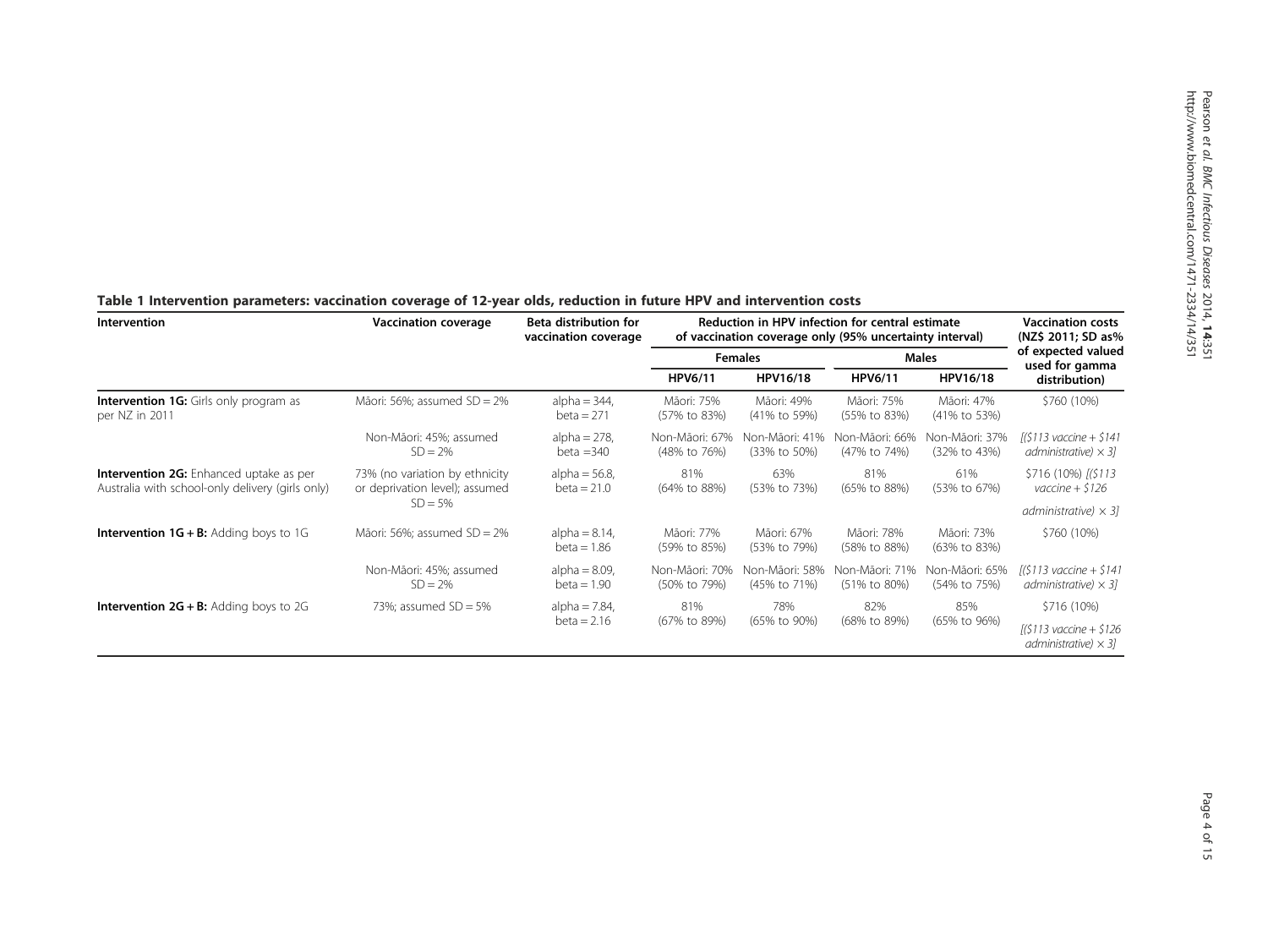0.112 [19]; his expected QALYs<sup>DW</sup> awarded in that year would be  $(1-0.248) \times (1-0.112) = 0.668$ .

## Incidence and survival

Cancer incidence rates were those predicted for 2011 with trends projected into the future based on regressions on New Zealand Cancer Registry data [25]. Therefore, when the model was run without intervention effects, the model produced the same disease data as the input dataset. Incidence rates for other diseases and the proportion of disease due to HPV 16/18 or 6/11 were compiled from various sources, including national cancer registration data [24] and screening program information [26]. Australian burden of disease models were used to allocate durations for each cancer in diagnosis and treatment, remission, pre-terminal and terminal states, with attendant DWs sourced from the Global Burden of Disease 2010 [27] with modification to the New Zealand distribution of cancers [19]. Cancer survivors were modeled in the cancer state for five cycles accumulating QALYs with morbidity adjustment via the DWs, then returned to the healthy state.

## Health system cost parameters

Just as QALYs<sup>DW</sup> were awarded to each individual as they traveled through states, so were health system costs. We used routine, linked administrative health data for the entire New Zealand population with costs attached, as described elsewhere [19]. We assigned health system costs by sex and age to the healthy state (see Additional file 1: Table S2). The added cost for cancer patients at different stages of care (i.e., diagnosis, remission, terminal) were estimated using gamma regression, as per the previous research in the BODE<sup>3</sup> Program for girlsonly vaccination [20]. The added cost for other disease states (CIN I-III and warts) were simple averages. All health system costs were measured in 2011 New Zealand dollars.

#### Interventions

## Effectiveness: vaccination coverage and future reduction in HPV prevalence

The vaccination coverage levels were assumed to be the same for both boys and girls for two interventions: (1G and 1G + B) the current girls' 3-dose coverage level in 12–13 year olds in New Zealand (45-56%) [28]; and (2G and 2G + B) Australia's coverage level of 12–13 year old girls (73%), with no catch-up vaccination modeled. We suspect that similar coverage is a reasonable assumption for schoolbased vaccination programs, provided that sufficient information is communicated to parents and providers about the direct benefits to males of HPV vaccination. We note that a recent review found a preference to vaccinate females

over males among both health care providers and parents [29], which could lead to lower coverage for boys than girls. However, the review authors noted that in many studies the direct benefits to males were not communicated and the main reason given for refusal was the lack of perceived direct benefit for males.

The reduction in HPV infections for varying programs of girls-only and girls and boys vaccination was estimated by meta-regressions on outputs from Brisson et al's (2011) dynamic Canadian model [13], which allowed for changing likelihood of acquiring HPV over time and herd immunity effects. This model used gender and age-specific sexual behavior characteristics (e.g., partner acquisition rates, mixing between age groups) as risk factors for HPV infection. Thus, our Markov macrosimulation models assumed similar sexual behaviors to that in the Canadian model. We considered this generally reasonable on the basis of available comparable data on age of sexual debut and the epidemiology of genital warts. While data on adolescent sexual behavior are sparse, age of sexual debut are similar between Canada [30] and New Zealand [31]. Likewise, incidence of genital warts peak in the same age groups (<25 years old) in both countries [32,33].

Briefly, we fitted regression models to their output for the median,  $10^{th}$  and  $90^{th}$  percentile reductions in HPV prevalence with vaccine coverage as an independent variable for two types of HPV (6/11 and 16/18) for girlsonly vaccination, doubled the uncertainty range on the logistic scale to account for 'structural' uncertainty when using the results in New Zealand, and then used these median and widened uncertainty intervals to generate Beta distribution parameters to sample in the model (method details described in an Appendix to the parallel study on girls-only vaccination [20]). For the marginal impact of boys, we assumed a correlation of 0.5 between the HPV prevalence impacts of girls-only vaccination and the marginal impact of adding boys, and calibrated Beta distributions to achieve the uncertainty reported in [13] for the marginal impact of adding boys' vaccination. Examples of future long-term HPV reduction for specified vaccine coverage levels are shown in Table 1. We assumed that the vaccine efficacy was 99% and had a duration of 20 years, that the effect of HPV vaccination was in a 'steady state' and that vaccine immunogenicity was the same in both boys and girls.

## Intervention costs

The vaccination costs were calculated per fully vaccinated girl/boy, based on the annual vaccine cost paid by the Ministry of Health (in 2011), resulting in the vaccine cost per dose of NZ\$113 (Table 1). The delivery/administration costs of three main interventions were NZ\$141 or NZ\$126 per dose depending on the method of delivery (i.e., in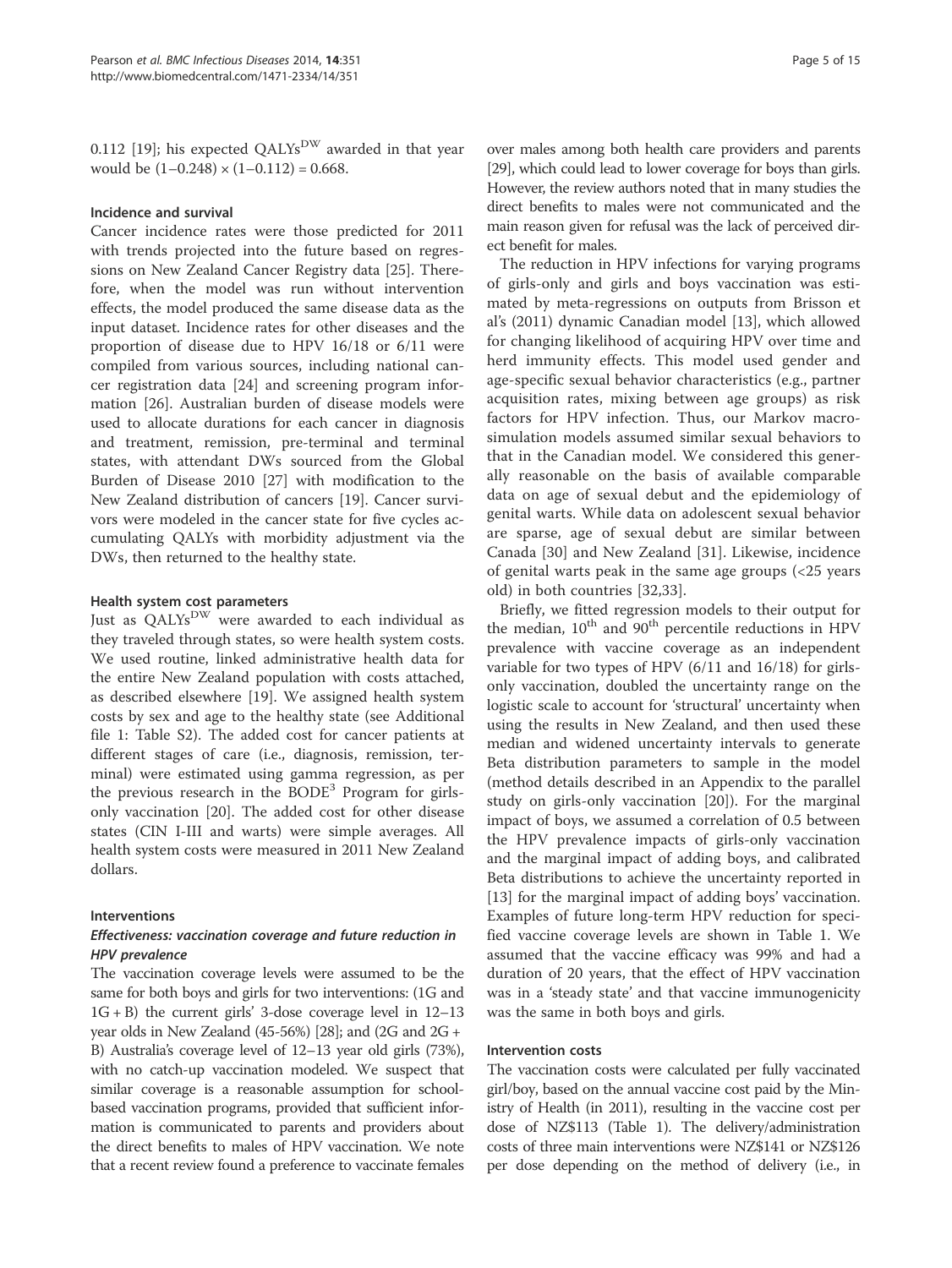schools and primary care settings or in schools only). These costing data were based on official Ministry of Health data which include funding to cover program management (a component which is often omitted from 'administration costs' of other studies). The vaccination costs were multiplied by three doses, and then assigned for each fully vaccinated member of the cohort (allowing for vaccine coverage); incomplete vaccine courses were not considered. We used a discount rate of 3% and as for health system costs, all intervention costs were measured in 2011 New Zealand dollars.

In scenario analyses, we explored reductions in vaccine cost-per-dose at several levels of reduction down to \$1 and lower administrative costs (NZ\$19 per dose). We also conducted a scenario analysis which removed the herd immunity cancer reduction benefits for males in the girls-only vaccination program (1G). We compared these results with the benefits of adding boys to the vaccination program  $(1G + B)$  and included MSM-attributable warts and cancers in the disease incidence data that populates the model. We also performed a threshold analysis to estimate the maximum cost per delivered vaccine dose (including vaccine and administration costs) which would allow vaccination of boys in addition to girls to be cost-effective compared to girls only vaccination.

## Considering uncertainty and performing costeffectiveness analysis

Monte Carlo simulation was used, with 2,000 draws from input parameter distributions. Incremental  $OALYs<sup>DW</sup>$ , costs and incremental cost-effectiveness ratios (ICERs) were calculated for each draw of Monte Carlo simulation. All modeling and uncertainty analyses were undertaken in TreeAge Pro 2012. ICERs were calculated for each intervention including boys  $(1G + B \text{ and } 2G + B)$ , compared to the equivalent intervention for girls-only (1G and 2G) and compared to no vaccination program. In line with contextualizing ICER results with GDP per capita comparisons [34], we made such comparisons for the New Zealand setting. Because there is no universally accepted threshold in New Zealand for describing interventions as being "cost-effective" or not, we relied on the WHO definition and used a nominal GDP per capita of NZ\$45,000 in 2011 (US \$29,600) as being such a threshold. Using the GDP per capita level is based on the WHO description of interventions below this value as being 'very cost-effective' (for the WPROA Region to which New Zealand belongs [34]).

## Results

The modeling results indicated that the estimated intervention costs rose with increasing coverage levels and when adding boys to the girls-only programs (Table 2). QALYs<sup>DW</sup> gained increased with higher coverage levels. Adding boys to the 2011 girls-only program (assuming

the same level of coverage was obtained in boys) produced a similar number of  $QALYs^{DW}$  gained (350) as the intensive girls-only program (coverage 73%), but at a greater cost and thus was dominated. The vaccination of boys at the current coverage level for girls would achieve additional health benefits at a cost of NZ\$117,500 (95% UI: \$57,100 to \$215,000; US\$61,400) per QALY<sup>DW</sup> gained compared to the current girls-only program  $(1G + B)$ compared to 1G). Adding boys to an intensified girls-only program was not cost-effective (2G + B compared to 2G; NZ\$247,000 per QALY<sup>DW</sup> gained, 95% UI: \$119,000 to \$474,000; US\$128,000).

Females gained more OALYs<sup>DW</sup> from vaccination than boys, even when the marginal change was from girlsonly to boys' and girls' vaccination (Table 3). For example, the  $2G + B$  interventions (i.e., both girls and boys at 73% vaccine coverage) compared to 2G still produced more QALYs<sup>DW</sup> gained for each individual female than male (0.0015 vs 0.006).

Figure 2 shows the cost-effectiveness acceptability curves for the three of the four programs  $(1G + B$  does not appear as it was dominated as shown in Figure 3) and no HPV vaccination program. Up to a willingnessto-pay of about NZ\$17,000, no HPV vaccination is the optimal decision, then girls-only as currently implemented in New Zealand up to NZ\$33,000, and from a willingness-to-pay of NZ\$33,000 to NZ\$230,000 an intensified girls-only program is optimal. Only above a willingness-to-pay of NZ\$230,000 would vaccination of boys be optimal.

Scenario analyses indicate that regardless of either very low vaccine costs or low administrative costs, adding the vaccination of boys was not found to be cost-effective (Table 4). Increasing coverage in girls (2G) was consistently more cost-effective than including boys. Applying a 0% discount rate to costs and QALYs<sup>DW</sup> still did not lead to the boys programs being cost-effective compared with girls-only programs. However, by combining both very low cost vaccine (NZ\$1) with low administration costs, all incremental comparisons including boys compared to girls' vaccination became dominant. In a threshold analysis, we found that vaccination of boys in addition to girls only became cost-effective (at a willingness-to-pay threshold of \$45,000 per QALY<sup>DW</sup> gained) when the combined administration and vaccine costs were \$125 per dose or less (Figure 4), corresponding to an estimated maximum cost per vaccinated individual of \$375.

We undertook sensitivity analyses to explore which input parameter uncertainty was driving most of the uncertainty in outputs (i.e., net cost, QALYs<sup>DW</sup> gained and the ICER) (see Additional file 1: Figure S1). In Table 4, we explored possible underestimation of comparative advantage for MSM in the boys' and girls' vaccination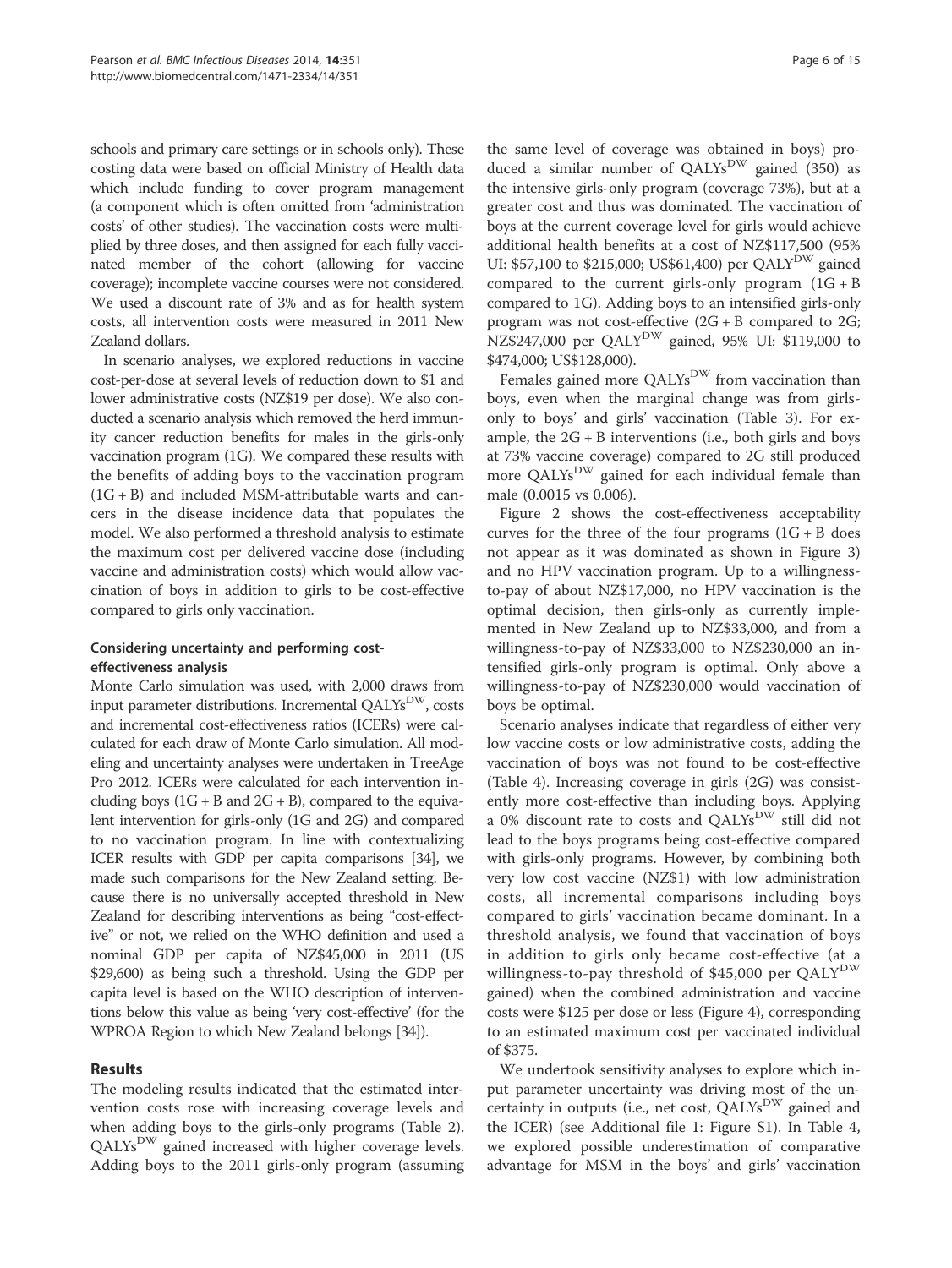Table 2 Total population level costs, QALYs<sup>DW</sup> gained and ICERs (95% uncertainty intervals) arising from vaccinating 12-year-olds (boys and girls) in New Zealand in 2011, for the two interventions each compared to no vaccination program and for incremental comparisons

|                                 |                                                                         | Each intervention compared to no HPV vaccination                      |                                                                             |                                                                                           | Incremental comparisons                     |                                                            |                                                                   |                                                   |  |  |
|---------------------------------|-------------------------------------------------------------------------|-----------------------------------------------------------------------|-----------------------------------------------------------------------------|-------------------------------------------------------------------------------------------|---------------------------------------------|------------------------------------------------------------|-------------------------------------------------------------------|---------------------------------------------------|--|--|
|                                 | Intervention 1G:<br>Replicating the<br>girls-only NZ<br>program in 2011 | Intervention 2G:<br>Intensive girls-<br>only program,<br>school-based | Intervention $1G +$<br>B: Adding boys<br>to the girls NZ<br>program in 2011 | Intervention $2G + B$ :<br>Adding boys to the<br>intensive girls program,<br>school-based | [A] Intervention 2G<br>c.f. Intervention 1G | <b>Bl</b> Intervention<br>$1G + B$ c.f.<br>Intervention 1G | <b>[C]</b> Intervention<br>$2G + B$ c.f.<br>Intervention $1G + B$ | [D] Intervention $2G +$<br>B c.f. Intervention 2G |  |  |
| Cost of                         | \$10,332                                                                | \$14,955                                                              | \$21,157                                                                    | \$30,632                                                                                  | \$4,624                                     | \$10,826                                                   | \$8,252                                                           | \$15,676                                          |  |  |
| intervention<br>(NZ\$; 1,000 s) | $(S8,537 - S12,383)$                                                    | $(511,877 - 518,491)$                                                 | $(517,482 - 525,360)$                                                       | $(524,325 - 537,873)$                                                                     | $($ \$829 - \$8,656)                        | $(S8,945 - S12,977)$                                       | $(5544 - 516,561)$                                                | $(512,449 - 519,382)$                             |  |  |
| Net cost (NZ                    | \$4,644                                                                 | \$7,326                                                               | \$13,610                                                                    | \$21.474                                                                                  | \$2,683                                     | \$8,966                                                    | \$7,864                                                           | \$14,147                                          |  |  |
| \$; 1,000 s)                    | $(S2,269 - $7,045)$                                                     | $(53,873 - 511,126)$                                                  | $(S9,223 - $18,370)$                                                        | $(514,932 - 528,858)$                                                                     | $(S-784 - S6,409)$                          | $(56,643 - 511,406)$                                       | $(5296 - 515,921)$                                                | $(510,588 - 517,975)$                             |  |  |
| <b>QALYs</b> <sup>DW</sup>      | 267                                                                     | 350                                                                   | 350                                                                         | 413                                                                                       | 83                                          | 83                                                         | 63                                                                | 63                                                |  |  |
| gained                          | $(162 - 413)$                                                           | $(218 - 530)$                                                         | $(222 - 529)$                                                               | $(266 - 608)$                                                                             | $(48 - 127)$                                | $(47-134)$                                                 | $(19 - 115)$                                                      | $(33-104)$                                        |  |  |
| ICER*                           | \$18,800                                                                | \$22,300                                                              | \$41,100                                                                    | \$54,600                                                                                  | \$33,500                                    | \$118,000                                                  | \$148,000                                                         | \$247,000                                         |  |  |
|                                 | $(56,500 - 536,700)$                                                    | $(59.500 - 541.100)$                                                  | $(S20.700 - S70.000)$                                                       | $(S29.900 - S90.400)$                                                                     | $(S-10.700 - $88.600)$                      | (\$57.100 - \$215.000)                                     | $(51.300 - 5438.000)$                                             | $(5119.000 - 5474.000)$                           |  |  |

\*ICERs rounded to nearest \$100 or nearest \$1,000 if > \$100,000. Discount rate 3%.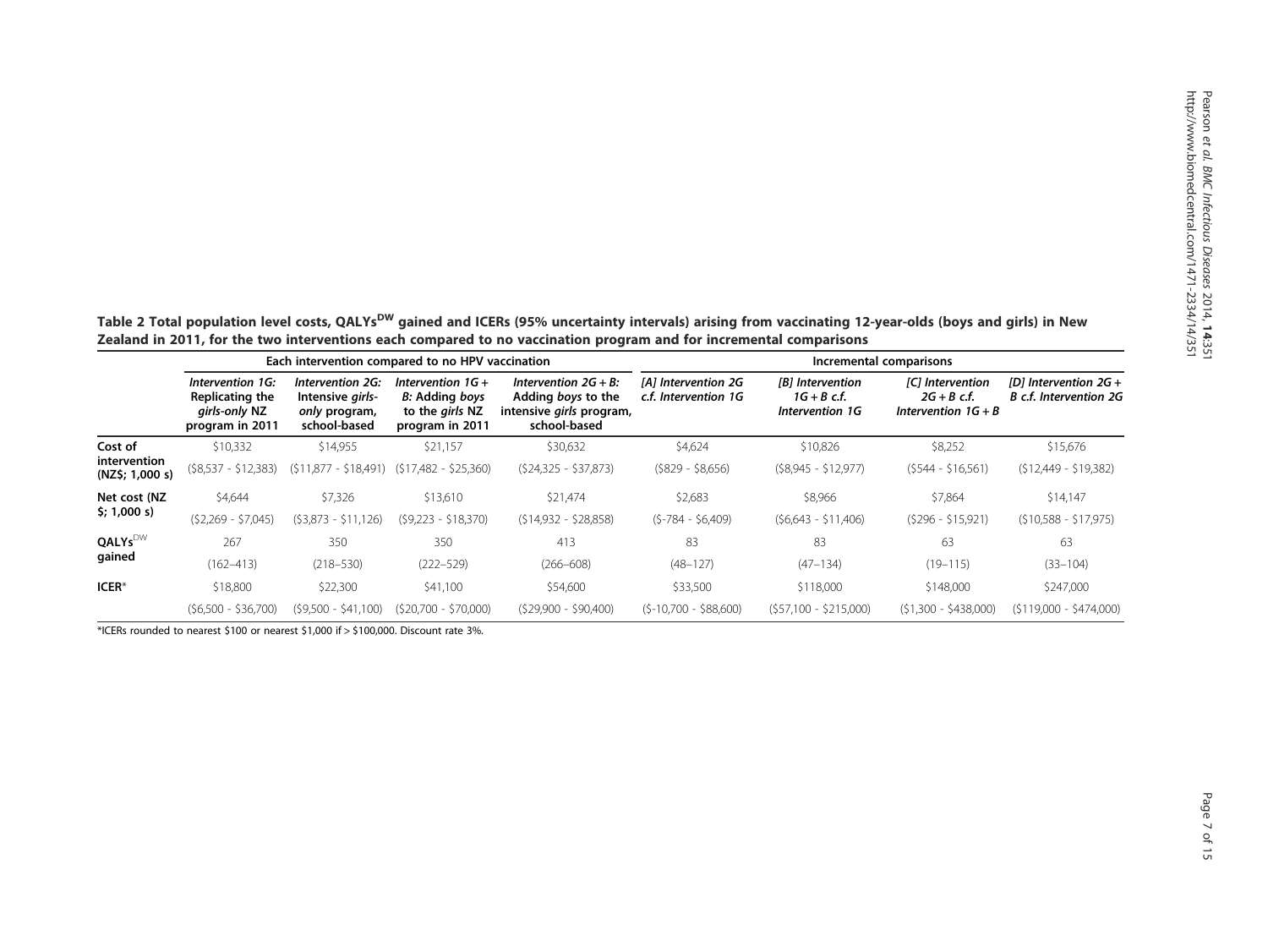|                     | <b>Baseline</b> |                                                                               | Each intervention compared to no HPV vaccination                  | Incremental comparisons                                                   |                                                                                        |                                                |                                                      |                                                             |
|---------------------|-----------------|-------------------------------------------------------------------------------|-------------------------------------------------------------------|---------------------------------------------------------------------------|----------------------------------------------------------------------------------------|------------------------------------------------|------------------------------------------------------|-------------------------------------------------------------|
|                     |                 | Intervention 1G:<br>Replicating the girls-only<br>NZ program in 2011          | Intervention 2G:<br>Intensive girls-only<br>program, school-based | Intervention $1G + B$ :<br>Adding boys to the girls<br>NZ program in 2011 | Intervention $2G + B$ : Adding<br>boys to the intensive girls<br>program, school-based | [A] Intervention<br>2G c.f.<br>Intervention 1G | [B] Intervention<br>$1G + B$ c.f.<br>Intervention 1G | [D] Intervention<br>$2G + B$ c.f.<br><b>Intervention 2G</b> |
| Net cost (NZ\$)     |                 |                                                                               |                                                                   |                                                                           |                                                                                        |                                                |                                                      |                                                             |
| Total<br>population | \$43,807        | \$81                                                                          | \$129                                                             | \$235                                                                     | \$372                                                                                  | \$47                                           | \$154                                                | \$244                                                       |
|                     |                 | QALYs <sup>DW</sup> gained (all individuals regardless of vaccination status) |                                                                   |                                                                           |                                                                                        |                                                |                                                      |                                                             |
| Total<br>population | 26.2830         | 0.0045                                                                        | 0.0059                                                            | 0.0059                                                                    | 0.0069                                                                                 | 0.0014                                         | 0.0014                                               | 0.0010                                                      |
| Males               | 26.3533         | 0.0025                                                                        | 0.0032                                                            | 0.0033                                                                    | 0.0038                                                                                 | 0.0007                                         | 0.0009                                               | 0.0006                                                      |
| Females             | 26.2092         | 0.0066                                                                        | 0.0087                                                            | 0.0085                                                                    | 0.0102                                                                                 | 0.0021                                         | 0.0019                                               | 0.0015                                                      |
| $ICER*$             |                 |                                                                               |                                                                   |                                                                           |                                                                                        |                                                |                                                      |                                                             |
| Total<br>population |                 | \$18,100                                                                      | \$21,900                                                          | m                                                                         | \$53,700                                                                               | \$34,000                                       | \$111,000                                            | \$234,000                                                   |

| Table 3 Incremental costs, QALYs <sup>DW</sup> gained and ICERs per individual 12-year-old over their whole lives (expected value analysis) |  |  |  |  |  |  |
|---------------------------------------------------------------------------------------------------------------------------------------------|--|--|--|--|--|--|
|---------------------------------------------------------------------------------------------------------------------------------------------|--|--|--|--|--|--|

\*All ICERs rounded to nearest \$100 or nearest \$1,000 if > \$100,000.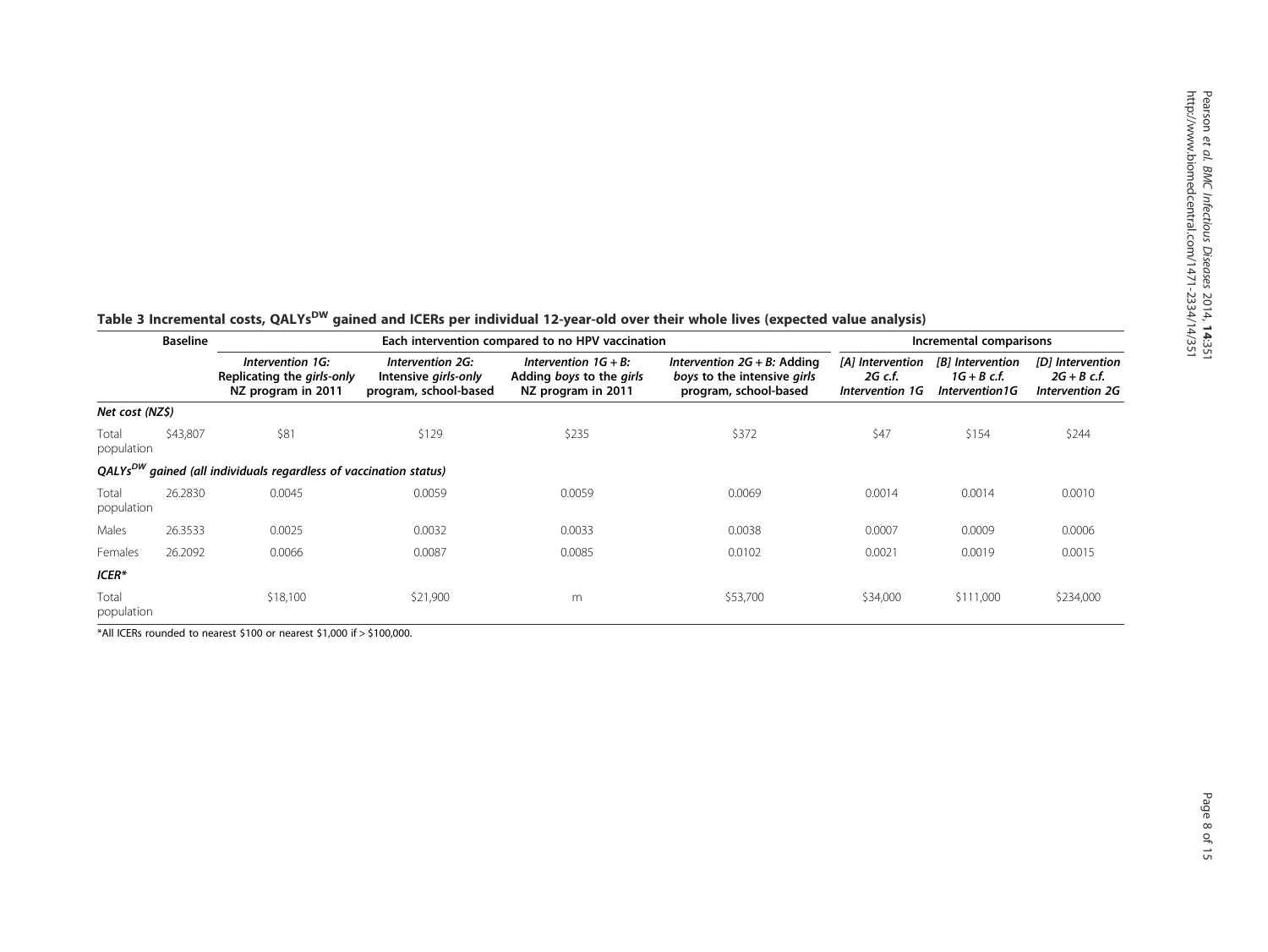

program  $(1G + B)$  compared to girls only  $(1G)$ . To do this, we took an extreme case and removed all of the herd immunity cancer reduction benefits (i.e., anal and oropharyngeal) for males in the 1G program and compared this to the benefits of our 'best'  $1G + B$  model (i.e., with anal and oropharyngeal male cancer benefits reintroduced. In this analysis the estimated ICER was \$80,000 per QALY<sup>DW</sup> gained, which is still far above a willingness-to-pay threshold of \$45,000. Additionally, a Tornado Plot for the ICER for 1G + B compared to 1G is shown in Additional file 1: Figure S1. Uncertainty about the parameter for marginal HPV reduction from vaccinating boys in addition to girls was the biggest driver of uncertainty, but even using the  $97.5<sup>th</sup>$  percentile value of these marginal proportionate reductions in HPV (i.e., assuming the greatest incremental benefit for adding boys vaccination), the ICER was still greater than \$75,000 per QALY<sup>DW</sup> gained (holding all other parameters at their expected value). In a cost threshold analysis for the most favourable and extreme scenario for boys' vaccination (excluding herd immunity benefits related to anal and oropharyngeal cancers for males when only females vaccinated), we found that the combined cost of the vaccine and administration would need to be \$167 per dose or lower (i.e., 34% less than best model expected price of \$254 and 34% higher than best model's cost-effectiveness threshold price of \$125 ) for vaccination to be considered cost-effective at a willingness-topay threshold of NZ\$45,000/QALY<sup>DW</sup> (see Additional file 1: Figure S2).

## **Discussion**

## Discussion of main findings and interpretation

Our finding that HPV vaccination of boys was not costeffective when vaccination coverage in a girls-only program was high (>50%) was consistent with other modeling on the incremental cost-effectiveness of adding boys to girls-only vaccination programs [1,35]. Specifically, we

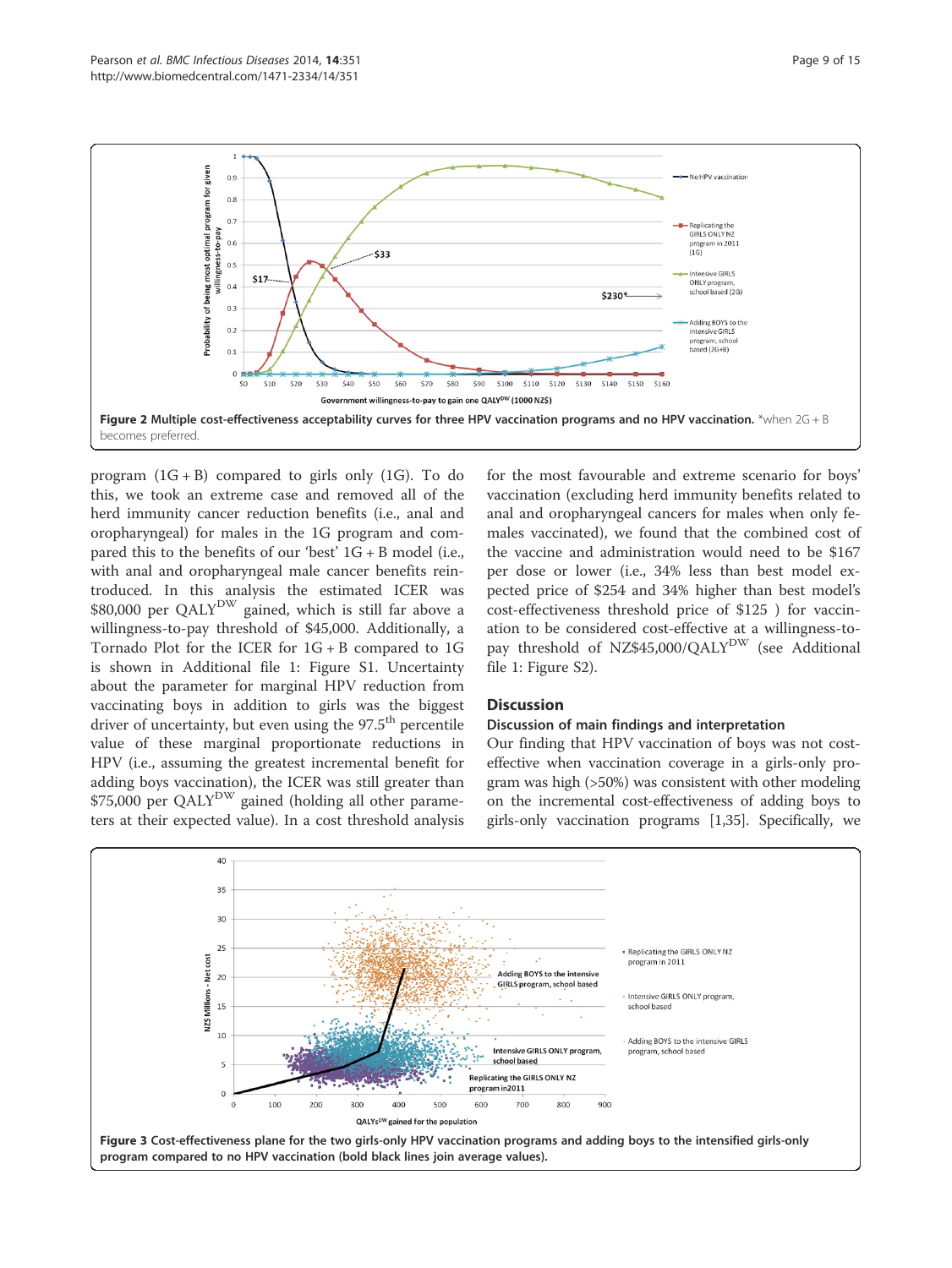|                                                                                   |                               | Each intervention compared to no HPV vaccination                               |                                                                       |                                                                             |                                                                                               | Incremental comparisons              |                                                                                         |                                                   |
|-----------------------------------------------------------------------------------|-------------------------------|--------------------------------------------------------------------------------|-----------------------------------------------------------------------|-----------------------------------------------------------------------------|-----------------------------------------------------------------------------------------------|--------------------------------------|-----------------------------------------------------------------------------------------|---------------------------------------------------|
| <b>Interventions</b>                                                              | Output                        | Intervention 1G:<br>Replicating the<br><b>GIRLS-ONLY NZ</b><br>program in 2011 | Intervention 2G:<br>Intensive GIRLS-<br>ONLY program,<br>school-based | Intervention $1G +$<br>B: Adding BOYS to<br>the GIRLS NZ<br>program in 2011 | Intervention $2G + B$ :<br>Adding BOYS to the<br>intensive GIRLS<br>program, school-<br>based | [A]<br>Intervention<br>2G c.f.<br>1G | [B]<br><b>Intervention</b><br>$1G + B$ c.f.<br>Intervention Intervention1G Intervention | [D]<br><b>Intervention</b><br>$2G + B$ c.f.<br>2G |
| From Table 3, expected value only analysis                                        | Net cost<br>$(NZ\$            | \$81                                                                           | \$129                                                                 | \$235                                                                       | \$372                                                                                         | \$47                                 | \$154                                                                                   | \$244                                             |
|                                                                                   | QALYs <sup>DW</sup><br>gained | 0.0045                                                                         | 0.0059                                                                | 0.0059                                                                      | 0.0069                                                                                        | 0.0014                               | 0.0014                                                                                  | 0.0010                                            |
|                                                                                   | <b>ICER</b>                   | \$18,100                                                                       | \$21,900                                                              | \$40,000                                                                    | \$53,700                                                                                      | \$34,000                             | \$111,000                                                                               | \$234,000                                         |
| Vaccine price halved (NZ\$56)                                                     | Net cost<br>(NZ\$)            | \$41                                                                           | \$68                                                                  | \$154                                                                       | \$248                                                                                         | \$27                                 | \$112                                                                                   | \$180                                             |
|                                                                                   | QALYs <sup>DW</sup><br>gained | 0.0045                                                                         | 0.0059                                                                | 0.0059                                                                      | 0.0069                                                                                        | 0.0014                               | 0.0014                                                                                  | 0.0010                                            |
|                                                                                   | <b>ICER</b>                   | \$9,200                                                                        | \$11,600                                                              | \$26,200                                                                    | \$35,800                                                                                      | \$19,000                             | \$81,300                                                                                | \$173,000                                         |
| Very low vaccine price $(57.46)$ = GAVI price ~ US\$5)                            | Net cost<br>$(NZ\$            | \$7                                                                            | \$16                                                                  | \$84                                                                        | \$142                                                                                         | \$9                                  | \$76                                                                                    | \$126                                             |
|                                                                                   | QALYs <sup>DW</sup><br>gained | 0.0045                                                                         | 0.0059                                                                | 0.0059                                                                      | 0.0069                                                                                        | 0.0014                               | 0.0014                                                                                  | 0.0010                                            |
|                                                                                   | <b>ICER</b>                   | \$1,600                                                                        | \$2,800                                                               | \$14,300                                                                    | \$20,500                                                                                      | \$6,500                              | \$55,300                                                                                | \$121,000                                         |
| Highly hypothetical vaccine price \$NZ 1                                          | Net cost<br>(NZ\$)            | \$3                                                                            | \$10                                                                  | \$75                                                                        | \$129                                                                                         | \$7                                  | \$72                                                                                    | \$119                                             |
|                                                                                   | OALYs <sup>DW</sup><br>gained | 0.0045                                                                         | 0.0059                                                                | 0.0059                                                                      | 0.0069                                                                                        | 0.0014                               | 0.0014                                                                                  | 0.0010                                            |
|                                                                                   | <b>ICER</b>                   | \$700                                                                          | \$1,700                                                               | \$12,800                                                                    | \$18,600                                                                                      | \$4,900                              | \$52,200                                                                                | \$115,000                                         |
| Plausibly lower vaccine administration costs<br>(NZ\$19)                          | Net cost<br>$(NZ\$            | $$ -4$                                                                         | \$14                                                                  | \$61                                                                        | \$138                                                                                         | \$18                                 | \$65                                                                                    | \$124                                             |
|                                                                                   | QALYs <sup>DW</sup><br>gained | 0.0045                                                                         | 0.0059                                                                | 0.0059                                                                      | 0.0069                                                                                        | 0.0014                               | 0.0014                                                                                  | 0.0010                                            |
|                                                                                   | <b>ICER</b>                   | Dominant                                                                       | \$2,400                                                               | \$10,400                                                                    | \$20,000                                                                                      | \$12,800                             | \$47,000                                                                                | \$119,000                                         |
| Hypothetical vaccine price NZ\$1 + lower vaccine<br>administration costs (NZ\$19) | Net cost<br>$(NZ\$            | $$ -80$                                                                        | $$-103$                                                               | $$ -99$                                                                     | $$-110$                                                                                       | $$-22$                               | $$-18$                                                                                  | $$ -7$                                            |
|                                                                                   | QALYs <sup>DW</sup><br>gained | 0.0046                                                                         | 0.0059                                                                | 0.0058                                                                      | 0.0069                                                                                        | 0.0013                               | 0.0012                                                                                  | 0.0010                                            |
|                                                                                   | <b>ICER</b>                   | Dominant                                                                       | Dominant                                                              | Dominant                                                                    | Dominant                                                                                      | Dominant                             | Dominant                                                                                | Dominant                                          |

|  | Table 4 Scenario analyses (expected value analysis; average costs and QALYs <sup>DW</sup> gained per individual 12-year-old over their whole lives |
|--|----------------------------------------------------------------------------------------------------------------------------------------------------|
|--|----------------------------------------------------------------------------------------------------------------------------------------------------|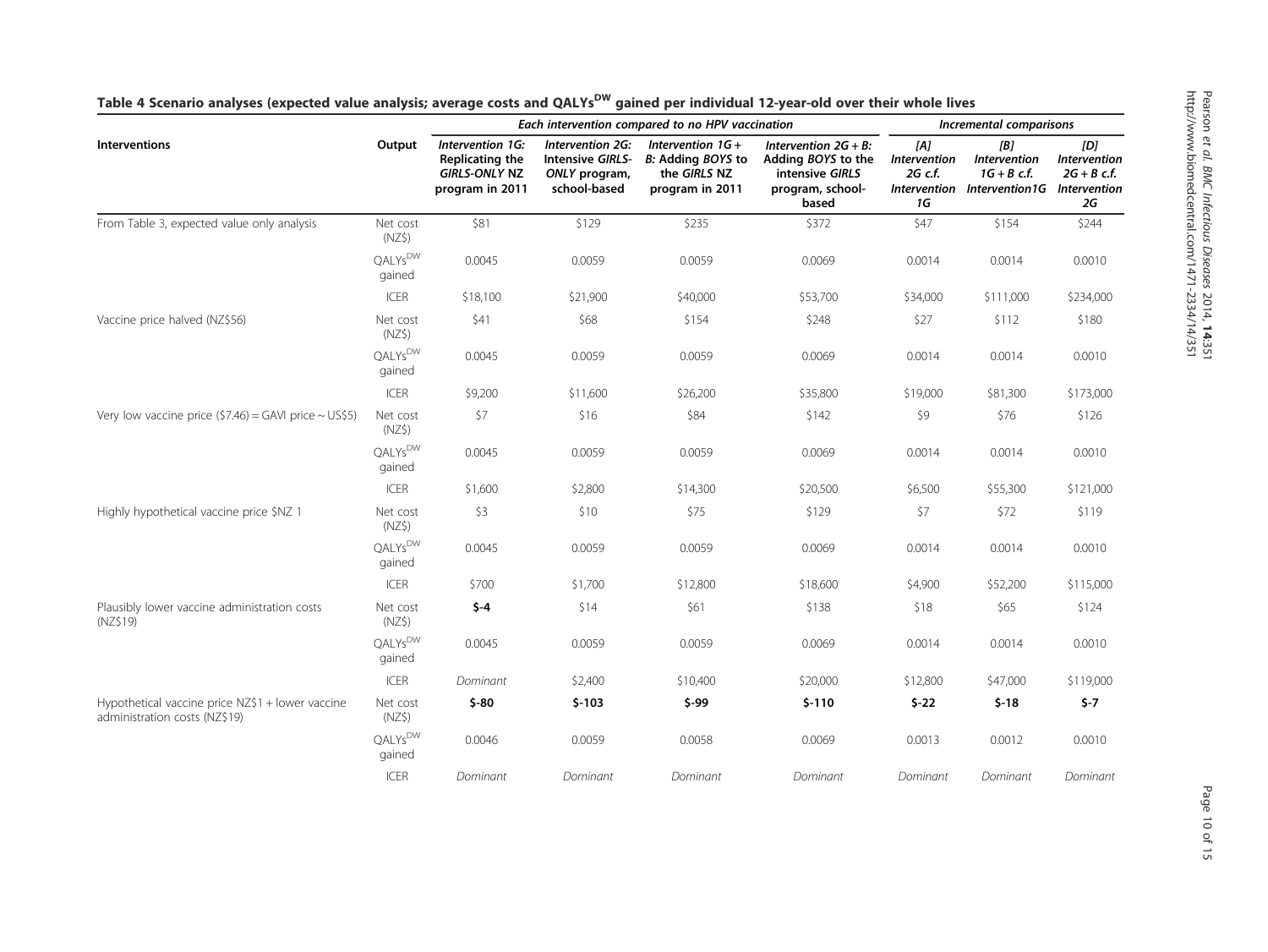| GAVI vaccine price + lower vaccine administration                                                  | Net cost                      | $$-77$   | $$ -99$  | $$ -90$   | $$ -94$   | $$ -22$  | $$-12$    | \$5       |
|----------------------------------------------------------------------------------------------------|-------------------------------|----------|----------|-----------|-----------|----------|-----------|-----------|
| costs (NZ\$19)                                                                                     | (NZ\$)                        |          |          |           |           |          |           |           |
|                                                                                                    | QALYs <sup>DW</sup><br>gained | 0.0045   | 0.0059   | 0.0059    | 0.0069    | 0.0014   | 0.0014    | 0.0010    |
|                                                                                                    | ICER                          | Dominant | Dominant | Dominant  | Dominant  | Dominant | Dominant  | \$5,000   |
| Discount rate 0%                                                                                   | Net cost<br>(NZ\$)            | $$ -28$  | $$-23$   | \$80      | \$183     | \$5      | \$108     | \$205     |
|                                                                                                    | QALYs <sup>DW</sup><br>gained | 0.0135   | 0.0186   | 0.0190    | 0.0233    | 0.0051   | 0.0055    | 0.0047    |
|                                                                                                    | ICER                          | Dominant | Dominant | \$4,200   | \$7,900   | \$1,000  | \$19,400  | \$43,900  |
| Cost and QALYs <sup>DW</sup> discount rate 6% (double<br>baseline)                                 | Net cost<br>(NZ\$)            | \$123    | \$186    | \$293     | \$443     | \$63     | \$170     | \$257     |
|                                                                                                    | QALYs <sup>DW</sup><br>gained | 0.0025   | 0.0031   | 0.0030    | 0.0035    | 0.0006   | 0.0006    | 0.0004    |
|                                                                                                    | <b>ICER</b>                   | \$50,100 | \$59,900 | \$96,500  | \$127,000 | \$97,000 | \$294,000 | \$695,000 |
| Excluding unrelated health system costs +                                                          | Net cost<br>(NZ\$)            | \$73     | \$117    | \$222     | \$356     | \$44     | \$150     | \$240     |
|                                                                                                    | QALYsDW<br>gained             | 0.0045   | 0.0059   | 0.0059    | 0.0069    | 0.0014   | 0.0014    | 0.0010    |
|                                                                                                    | ICER                          | \$16,200 | \$19,800 | \$37,900  | \$51,500  | \$31,500 | \$109,000 | \$231,000 |
| Excluding disease DWs (i.e., no morbidity impacts<br>of HPV-related disease) ^                     | Net cost<br>$(NZ\$            | \$81     | \$129    | \$235     | \$372     | \$47     | \$154     | \$244     |
|                                                                                                    | QALYs <sup>DW</sup><br>gained | 0.0011   | 0.0016   | 0.0017    | 0.0022    | 0.0006   | 0.0007    | 0.0006    |
|                                                                                                    | <b>ICER</b>                   | \$76,500 | \$79,800 | \$137,000 | \$166,000 | \$86,200 | \$233,000 | \$383,000 |
| Excluding both background morbidity and disease<br>DWs (i.e., life years gained analysis, ignoring | Net cost<br>$(NZ\$            | \$81     | \$129    | \$235     | \$372     | \$47     | \$154     | \$244     |
| morbidity)                                                                                         | QALYs <sup>DW</sup><br>gained | 0.0015   | 0.0023   | 0.0024    | 0.0031    | 0.0008   | 0.0009    | 0.0009    |
|                                                                                                    | <b>ICER</b>                   | \$53,100 | \$56,300 | \$96,700  | \$119,000 | \$62,700 | \$171,000 | \$284,000 |
| Excluding herd immunity benefits related to anal<br>and oropharyngeal cancers for males when only  | Net cost<br>$(NZ\$            |          |          |           |           |          | \$144     |           |
| females vaccinated: 1G (i.e., considering<br>underestimation of benefits to MSM in $1G + B$ )      | QALYs <sup>DW</sup><br>gained |          |          |           |           |          | 0.0018    |           |
|                                                                                                    | <b>ICER</b>                   |          |          |           |           |          | \$80,000  |           |

## Table 4 Scenario analyses (expected value analysis; average costs and QALYs<sup>DW</sup> gained per individual 12-year-old over their whole lives (Continued)

† That is ignoring the health costs from diseases other than those specifically modeled, which increase net costs as living longer is associated with costs from (other) future disease and disability.

A That is the DWs for cancers, CIN and anogenital warts states are all set to zero – but the background morbidity is retained. The health gain realized from HPV vaccination is therefore only from preventing premature death from cancer. NOTE: all items in bolded font are cost-saving.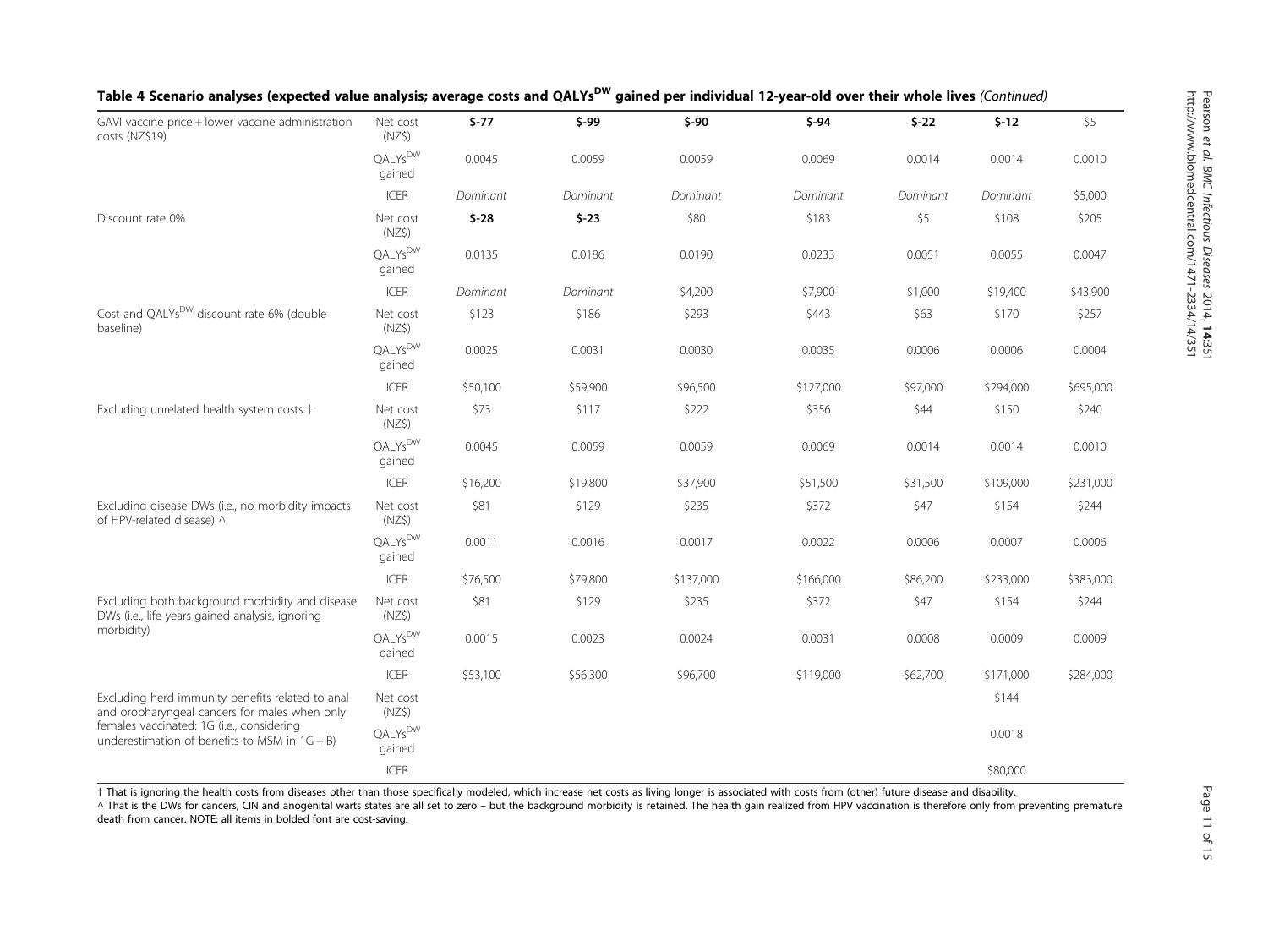

found that providing vaccination of boys at the current coverage level for girls would cost US\$61,400 per QALY gained (NZ\$118,000, 95% UI: \$57,100 to \$215,000) compared to the current girls-only program. For comparison to other international studies, it is useful to use US dollars. In the base case, we assumed the current New Zealand vaccine cost of US\$59 (NZ\$113) per dose and administrative costs of US\$73 (NZ\$141) per dose. By comparison, US models (which do not generally assume vaccine is delivered as a publicly-funded health service) assumed vaccine costs (in 2011 USD) of US\$101-135 per dose [35,36] and US\$61 administration costs per dose [35]. Those same studies, when comparing the addition of boys to girls-only vaccination programs, and including all HPV-related diseases and similar vaccine efficacy and duration to our study, were found to be more cost-effective than our study, ranging from US\$26,000 [36] to \$41,000 [35] per QALY for coverages under 50% and \$62,000/QALY for coverages up to 70% [37]. While direct comparisons between costeffectiveness analyses are difficult, the observed differences in cost-effectiveness are most likely due to varying disutility assigned to genital warts and CIN states (less in our model than in the US studies, see Additional file 1: Table S1; and uncertainty analyses in our parallel girls-only vaccination paper demonstrated that disutility assigned to these states was a major driver of uncertainty in the final ICER [20]). Also, the inclusion of future health system costs in our model will slightly lessen cost-effectiveness (scenario analyses about excluding unrelated health system costs show little impact, see Table 4) and our use of a cohort (rather than a population-wide) model may have influence. Our

study also found that vaccination of boys only became costeffective under the conditions of both an extremely low vaccine price (NZ\$1 per dose) and with very low administration costs (NZ\$19 per dose), up to a maximum total cost of NZ\$125 per dose delivered. However, even at a lower cost per dose delivered, because a more intensive femaleonly program is equally effective and less costly than adding boys to the current program, increasing coverage in girls would generally remain a preferable strategy if this could be achieved.

## Study strengths and limitations

A strength of this study is its potential to fill a gap in the knowledge base for New Zealand policy makers who may be considering what next after the relatively successful implementation of a girls-only HPV program. More broadly it adds to the relatively small number of studies that have addressed the cost-effectiveness of vaccinating boys in a publicly funded system.

Nevertheless, a limitation is the lack of local data to build a dynamic HPV infection model and thus, our reliance on HPV reduction results from a Canadian dynamic model. Thus we implicitly assumed that sexual behavior in New Zealand and Canada are broadly similar for reasons outlined in the Methods section. This should not be overly problematic if vaccine coverage rates are not correlated with level of sexual behavior or factors which influence choice of sexual partner [38]. Furthermore, refined and improved HPV modeling specific to New Zealand would probably not alter our conclusion that vaccination of boys is not cost-effective using a NZ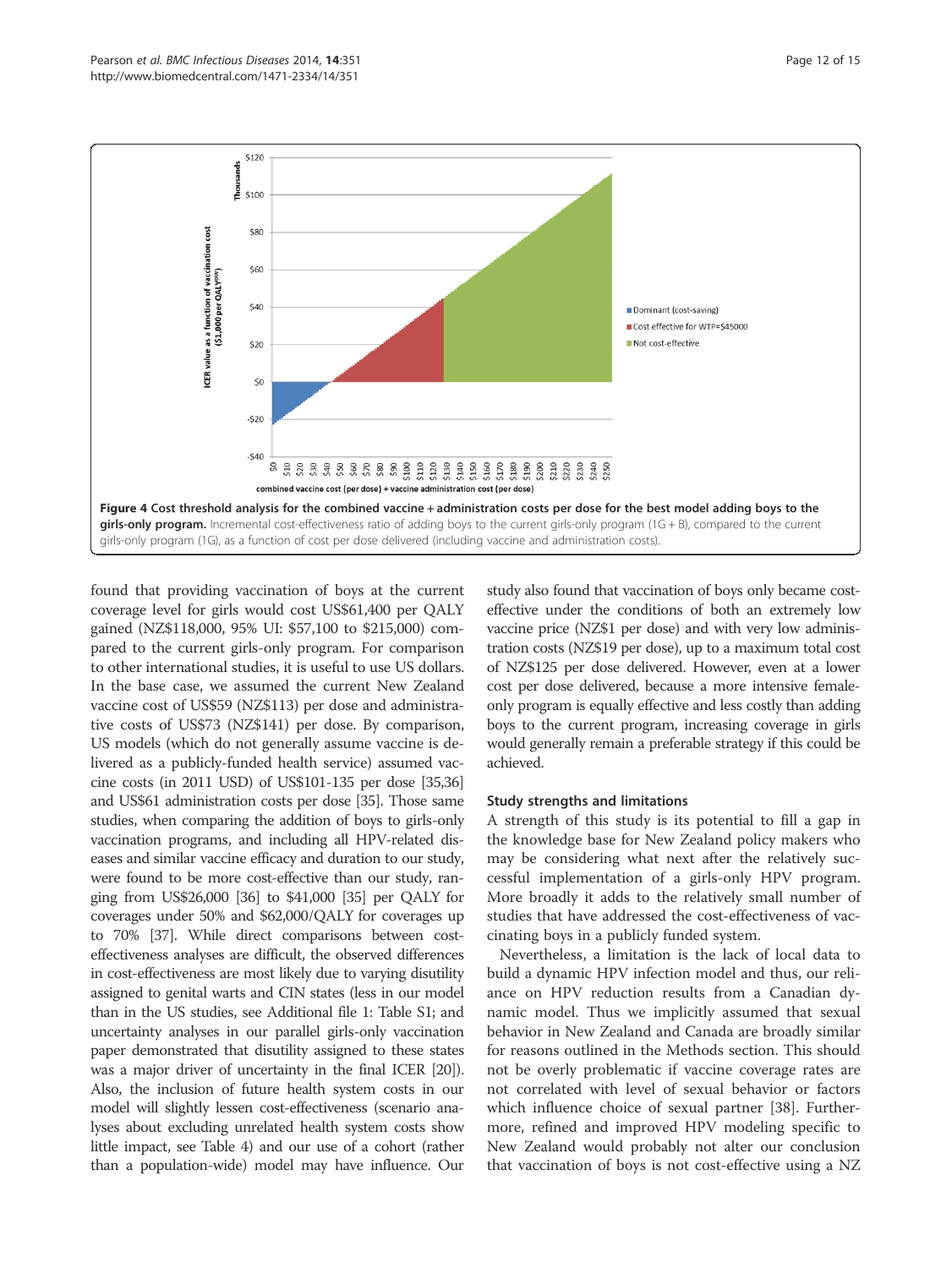\$45,000 per QALY threshold (see Additional file 1: Figure S1). Rather, a reduction in vaccine cost – perhaps plausible in the future – is more likely to influence whether vaccination of boys is cost-effective in New Zealand (see Table 4 and Additional file 1: Figure S1). That is, uncertainty in applying Brisson et al. outputs (based on their model assumptions, Canadian sexual contact patterns, etc.) to the New Zealand situation – whilst important – does not appear to be enough to alter the general conclusion that vaccinating boys in New Zealand is not cost-effective (in the absence of large vaccination price reductions). Another related issue was our use of a 'steady state' of HPV reduction in our population model. Our model estimates likely health impacts, costs and cost-effectiveness for cohorts of 12-year-olds one to three decades into the future after the first cohort is vaccinated. This is a robust baseline model for the following reasons. First even for the first cohort vaccinated, they will still receive the benefits of direct immunity (i.e., the majority of the benefit from HPV 16/18 reduction, as herd effects are smaller for these HPV types, and also much of benefit from HPV 6/11 reduction, which has greater herd immunity [13]). The first cohort vaccinated will also receive the benefit of herd immunity from vaccination of the cohort's immediate age contemporaries and subsequent vaccination of younger cohorts and additionally some herd immunity from older cohorts included in the catch-up program. Girls up to nine years older than the modeled cohort (i.e., born in 1990 or later) were offered vaccination, with achieved three-dose coverage in the range 37-54% [39]. Last, there is a 'lead time' benefit. For example, those vaccinated at age 12 years likely have a modal age of coitarche of 15–18 years [30], and a period of maximum exposure to HPV, due to multiple sexual partners, from age 15 to 30 years. This cohort will start to benefit from herd immunity as previous modeling studies e.g., [15] and now observed data from several countries [40] suggest that HPV prevalence is likely to drop rapidly after the introduction of HPV vaccination.

We did not include any costs associated with starting-up a boys' vaccination program, as these would likely be comparatively small when considered over the longer term and because including boys is extending the existing girls-only program, rather than a new program. (Scenario analyses available from the authors on request confirm this). We also did not model different coverage rates for boys and girls, given we expected minimal differences can be achieved, particularly with school-based vaccination programs. We did not include the health benefits of crossprotection of the quadrivalent vaccine against other HPV strains which cause disease; such analyses would likely have only a minor positive impact on QALYs gained and therefore only modestly affect cost-effectiveness [41]. Our modeling does not separately model MSM, although we did conduct a scenario analysis which removed the herd immunity cancer reduction benefits for males in the girlsonly vaccination program (1G). We compared these results with the benefits of adding boys to the vaccination program  $(1G + B)$  and included MSM-attributable warts and cancers in the disease incidence data that populates the model. Should a targeted program be able to successfully deliver vaccination to MSM at a young age (e.g., in primary care settings), it seems highly likely that this would be costeffective [17].

Our costing data for vaccination delivery were based on official Ministry of Health data which include funding to cover program management (a component which does not seem to typically be included in the 'administration costs' of other studies). We recognize that this cost and relatively high vaccine costs do not account for future plausible developments (e.g., in changes in delivery (see below) or declines in vaccine prices). The latter is particularly relevant to New Zealand, which has a single government-owned agency (Pharmac) that purchases pharmaceuticals for the whole country and has recently taken over national-level vaccine purchases (from the Ministry of Health). This development could result in substantial reductions in vaccine prices in future purchase arrangements.

## Research implications

The cost-effectiveness results were sensitive to vaccine and administration costs, suggesting an analysis of a vaccination program with only two required doses would be useful in future research. However, if the efficacy of two doses were similar to that of three doses, vaccination of boys would still not be cost-effective based on our findings from our 'best' model (i.e., that with current prices), unless the total cost per vaccinated individual was less than NZ\$375 (based on our threshold analysis). For example, for incremental comparison B in Table 2 ( $1G + B$  c.f.1G) the cost of the intervention (first row) would decrease by a third or \$3610, and the net incremental cost would therefore reduce by 40% from \$8,996 to \$5390. Hence the ICER would also reduce by 40% to about \$70,400 per QALY gained.

If new evidence of lower vaccine bulk prices tendered by developed countries becomes available, future modeling may be worthwhile as it is likely to suggest improvements in cost-effectiveness (lower ICERs). Nevertheless, from our analyses, the vaccine price would have to be substantially less than the NZ\$113 per dose assumed here to include boys in any vaccination program, and the overall costs of delivering a dose would have to be less than NZ\$125, or less than an overall cost per vaccinated individual of NZ \$375. Countries with other school-based vaccination programs (e.g., the DTP booster given to 11-year-olds as per the New Zealand schedule) could also explore the administrative cost savings by providing dual vaccination at this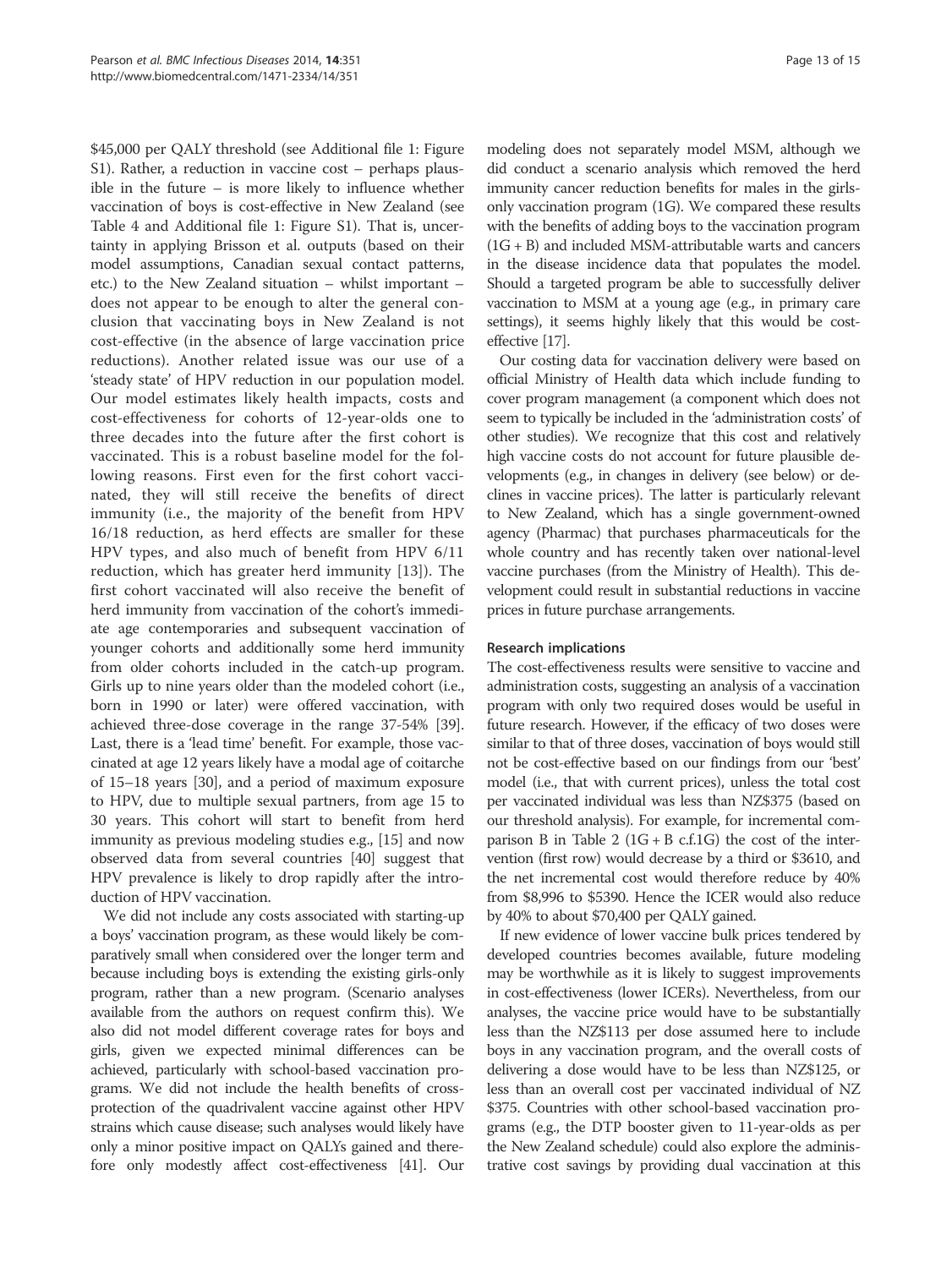one service. Such combinations of 'piggy-backing' of administration cost reductions along with reductions in vaccine price appear, in our modeling, to be the major way that vaccination of boys could start to become costeffective in the current New Zealand setting.

## Possible policy implications

Given the findings of this modeling, policy makers in settings like New Zealand (with relatively low HPV coverage for girls) should probably focus more on improving HPV vaccination for girls than adding HPV vaccination for boys. Indeed, they should probably set decision review dates around HPV vaccination for boys out into the medium term or at least until vaccine prices drop substantially.

If policy makers are under public pressure to provide vaccination for boys then they should ideally focus on ways to reduce the overall cost per vaccinated individual, as this will increase the cost-effectiveness of adding boys to the program, for example via research around cost-reduction measures (e.g., how to reduce delivery costs and also how to obtain lower cost vaccine as detailed in the section above). They could also reassure the public that the initial most logical goal of achieving higher HPV vaccination coverage for girls will actually produce substantial spillover benefits via herd immunity for boys.

## Conclusions

These modeling results suggest that in countries like New Zealand, the health sector would get the best value-formoney by further improving HPV vaccination coverage for girls, rather than adding in the vaccination of boys. Nevertheless, if very low vaccine and program administration costs are achieved in the future, vaccination of school boys may become cost-effective.

## Additional file

Additional file 1: Table S1. Input parameters to the modeling: selected base case parameters. Table S2. Health system costs for different states of disease in the Markov model. Figure S1. Tornado plot showing the impact on the ICER comparing boys and girls vaccination with just girls at about 50% vaccine coverage (1G + B compared to 1G) from using the 2.5<sup>th</sup> and 97.5<sup>th</sup> percentile value of each input parameter (from its uncertainty distribution) whilst holding all other input parameters at their expected value, for one population stratum (Māori population, most deprived tertile). Figure S2. Cost threshold analysis for combined vaccine + administration costs per dose, for the most favourable and extreme scenario for boys' vaccination (excluding herd immunity benefits related to anal and oropharyngeal cancers for males when only females vaccinated). Incremental cost-effectiveness ratio of adding boys to the current girls-only program (1G + B), compared to the current girls-only program (1G), as a function of cost per dose delivered (including vaccine and administration costs).

#### Competing interests

KC is co-PI of a new trial of primary HPV screening in Australia ('Compass') which has received a funding contribution from Roche Molecular Systems

and Ventana Inc. USA. She has sat on Expert Advisory Boards for Merck Inc USA but has accepted no honoraria or expenses for this work.

#### Authors' contributions

NW and TB conceived of the study. GK and AP developed models and conducted simulations. AP led the drafting of the manuscript. All authors provided feedback on the drafts and expert advice. All authors read and approved the final manuscript.

#### Acknowledgements

The BODE<sup>3</sup> Programme receives funding support from the Health Research Council of New Zealand (10/248). We would like to thank Chris Miller (Ministry of Health), Rukhsana Ali (Regional Public Health, Wellington District Health Board), and Tanja Karvonen.

#### Author details

<sup>1</sup>Department of Public Health, University of Otago, 23A Mein Street, Wellington 6242, New Zealand. <sup>2</sup> Cancer Modelling Group, Prince of Wales Clinical School, University of New South Wales, Sydney, Australia.

#### Received: 5 November 2013 Accepted: 13 June 2014 Published: 26 June 2014

#### References

- 1. Canfell K, Chesson H, Kulasingam SL, Berkhof J, Diaz M, Kim JJ: Modeling preventative strategies against Human Papillomavirus-related disease in developed countries. Vaccine 2012, 30S(5):f157–f167.
- 2. Jemal A, Simard EP, Dorell C, Noone AM, Markowitz LE, Kohler B, Eheman C, Saraiya O, Bandi P, Saslow D, Cronin KA, Watson M, Schiffman M, Henley SJ, Chymura MJ, Anderson RN, Yankey BK Edwards D: Annual report of the nation on the status of cancer, 1975–2009, featuring the burden and trends in human papillomavirus (HPV)-associated cancers and HPV vaccination coverage levels. J Natl Cancer Inst 2013, 105(3):175–201.
- 3. Hocking J, Stein A, Conway E, Regan DG, Grulick A, Law M, Brotherton J: Head and neck cancer in Australia between 1982 and 2005 show increasing incidence of potentially HPV-associated oropharyngeal cancers. Br J Cancer 2011, 104(5):886–891.
- 4. Jin F, Stein A, Conway E, Regan DG, Law M, Brotherton J, Hocking J, Grulich AE: Trends in anal cancer in Australia, 1982–2005. Vaccine 2011, 29(1):2322–2327.
- Elwood JM, Youlden DR, Chelimo C, Ioannides SJ, Baade PD: Comparison of oropharyngeal and oral cavity squamous cell cancer incidence and trends in New Zealand and Queensland, Australia. Cancer Epidemiol 2014, in press.
- 6. Hammad A, Donovan B, Wand H, Read TR, Regan DG, Grulich AE, Fairley CK, Guy RJ: Genital warts in young Australians five years into naitonal human papillomavirus vaccination programme: national surveillance data. BMJ 2013, 346:f2032.
- 7. Leval A, Herweijer E, Arnheim-Dahlstrom L, Walum H, Frans E, Sparen P, Simard JF: Incidence of genital warts in Sweden before and after quadrivalent human papillomavirus vaccine availability. J Infect Dis 2012, 206(6):860–866.
- 8. Oliphant J, Perkins N: Impact of the human papillomavirus (HPV) vaccine on genital wart diagnoses at Auckland Sexual Health Services. N Z Med J 2011, 124(1339):51–58.
- 9. ESR: Sexually transmitted infectious diseases in New Zealand 2011. Porirua: ESR; 2012. http://www.surv.esr.cri.nz/PDF\_surveillance/STISurvRpt/2011/ 2011AnnualSTIRpt.pdf; 2012.
- 10. MMWR: Recommendations of the use of quadrivalent human papillomavirus vaccine in laes - Advisory committee on immunization practices (ACIP), 2011. Morb Mortal Wkly Rep 2011, 60(50):1705–1708.
- 11. Australian Government Department of Health and Ageing: Immunise Australia Program. The National HPV Vaccination Program Register. 2011. http://www.health.gov.au/internet/immunise/publishing.nsf/Content/ immunise-hpv. 2011.
- 12. Massey PD, Durrheim DN: Universal human papillomavirus vaccination of Australian boys - neither cost-effective nor equitable. Med J Aust 2012, 196(7):446.
- 13. Brisson M, van de Velde N, Franco E, Drolet M, Boily M: Incremental impact of adding boys to current human papillomavirus vaccination programs: role of herd immunity. J Infect Dis 2011, 204:372–376.